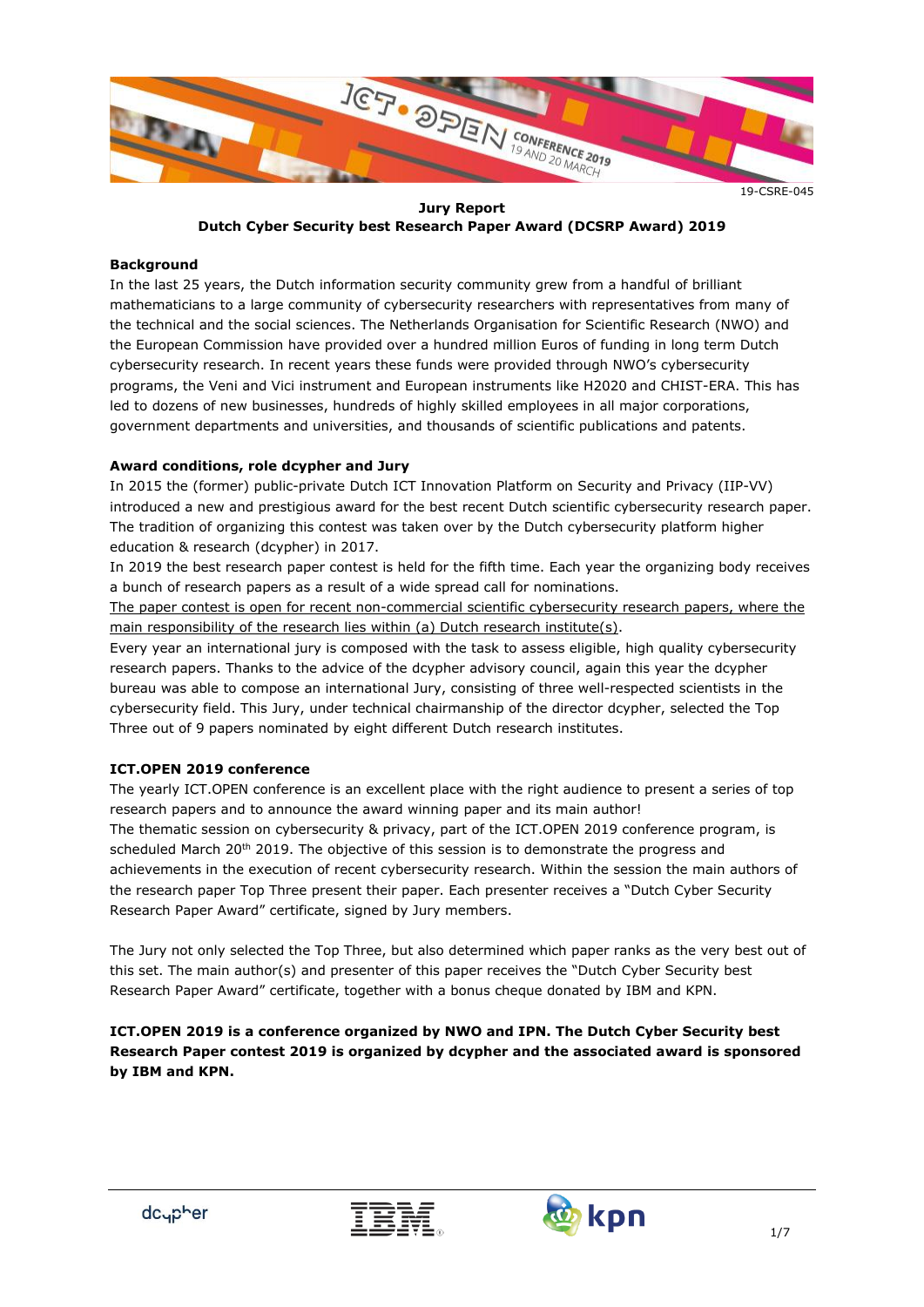

**Jury Report Dutch Cyber Security best Research Paper Award (DCSRP Award) 2019**

#### **Research Paper Top Three**

# *1. Paper title (paper 07):* **Grand Pwning Unit: Accelerating Microarchitectural Attacks with the GPU ("GLitch")**

*Author:* Pietro Frigo, Cristiano Giuffrida, Herbert Bos, Kaveh Razavi *Published at*: IEEE Security & Privacy ("Oakland")

#### **Motivation by Herbert Bos**

It is our pleasure to nominate "GLitch", published at IEEE Security & Privacy 2018 for the DCSRP Award, one of the most (if not the most) influential papers to come out of the VUSec group at VU Amsterdam in 2018. GLitch has 15 citations and counting on Google questioned whether this could be done from the browser at all. While fully stopping GLitch is impossible as it is rooted in hardware, Google and Mozilla reacted by disabling various browser features to make the attack harder, impacting billions of browsers. GLitch is the first effort to show that CPU vendors must consider microarchitectural attacks when adding new components such as GPUs into their SoC. Given the scientific and societal impact, we firmly believe that GLitch deserves the DCSRP award. Scholar, was nominated for the CSAW's Best Practical Research Award, won the Code Blue Award, and appeared in a wide range of online and offline media (including WIRED, BleepingComputer, ArsTechnica, Hacker News, Security Affairs, etc.). Microarchitectural attacks from JavaScript have become one of the most worrying attack vectors of our time: even a single malicious ad can remotely compromise users. In response, the community has scrambled to deploy browser mitigations to stop them. At first sight, the effort was successful and all attacks were mitigated. However, GLitch shows that, not only attacks are still possible, but can even be made more efficient and even on mobile devices that were previously thought to be immune. In particular, GLitch demonstrates for the first time that performing remote (browser-based) microarchitectural attacks on mobile platforms is feasible. These attacks are really hard on the ARM CPUs of commodity mobile devices. Specifically, triggering the widespread Rowhammer vulnerability in DRAM seems impossible with the way ARM CPU caches are designed. They are slower than their x86 counterpart and try to randomly evict entries to allocate new ones. This makes it difficult to craft efficient and predictable DRAM access patterns for Rowhammer exploitation on mobile devices. GLitch's browser-based attacks are enabled by the WebGL interface, which allows one to run programs on integrated GPUs present on all ARM System-on-Chips (SoCs) next to the CPU. This is how you can play fancy games in your browser without quickly draining your battery. The problem was that, before GLitch, nobody knew how these GPUs actually worked. The hardware vendors are very secretive about the design in order to protect their market share. GLitch used a large number of analysis programs to reverse engineer the internal architecture of these GPUs. This led to the key insight that GPU caches are much faster and more predictable than their CPU counterparts, allowing even JavaScript-based Rowhammer attacks on mobile phones for the first time. At a higher level, GLitch is the first effort to concretely demonstrate the perils of the WebGL interface in modern browsers. However, the results go well beyond that. Exploring the attack surface of GPUs further, GLitch shows that one can use them to bypass state-of-art mitigations and build novel microarchitectural attacks. The GLitch exploit uses this knowledge to build the first practical, hardware-based attack in the browser. The impact of this achievement is extremely high.



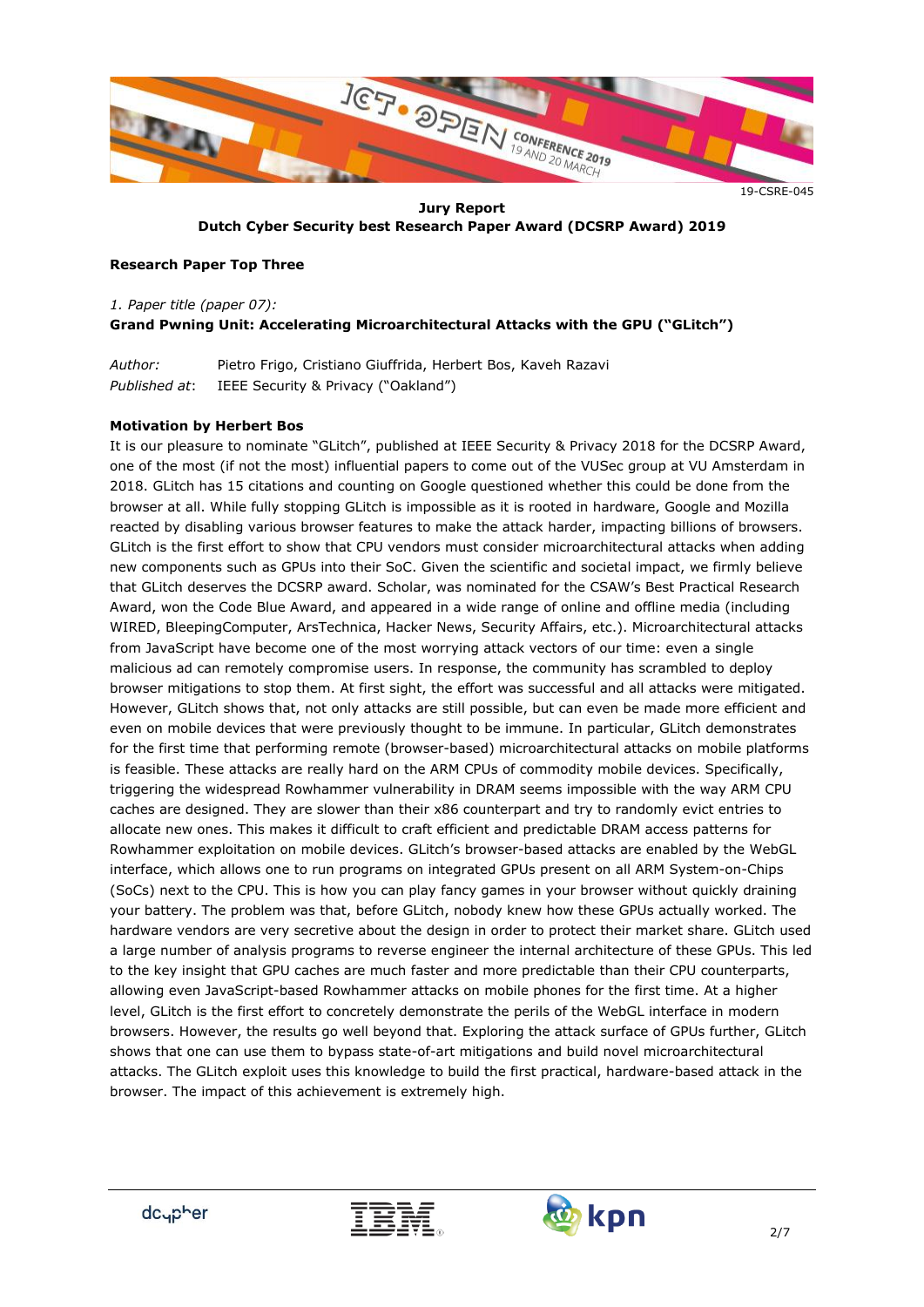

**Jury Report Dutch Cyber Security best Research Paper Award (DCSRP Award) 2019**

#### **Jury's assessment:**

*The paper deals with a very interesting subject and demonstrates the security implications of a vulnerability associated to Graphics Processor Units (GPUs), widely employed in almost all mobile processors. More precisely, it demonstrates how an attack can be launched based on the identified vulnerability.* 

*This research presents yet another way of exploiting remote microarchitectural attacks from the GPU. This technically highly advanced work, shows the fragility of our complex systems when it comes to security. The researchers followed a novel angle by demonstrating that this type of attacks affects System-on-Chips in a much wider sense than perhaps previously thought.* 

*Since CPUs were already clearly in need for some redesign, this work also has impact on the development of future GPUs. As a consequence results of this work have deep transformational impact in industry, leading to changes in widely used products.* 

*After publication in an A\* (top tier) computer security conference this research attracked lots of attention, received wide media coverage as well as an award.*

*2. Paper title (paper 04):*

#### **CSIDH: An Efficient Post-Quantum Commutative Group Action**

*Authors:* Wouter Castryck, Tanja Lange, Chloe Martindale, Lorenz Panny, and Joost Renes *Published at: [Asiacrypt 2018, LNCS 11274, pp. 395-427](https://eprint.iacr.org/2018/383)*

#### **Motivation by Tanja Lange**

Post-quantum cryptography is one of the hottest areas in cryptography right now as all systems need to switch to alternatives that resist attacks by quantum computers. Research has produced good candidates for signatures and encryption/key encapsulation mechanism (KEM) schemes. However many applications currently use the Diffie-Hellman (DH) key exchange and some features of it are missing post-quantum alternatives. This paper presents the first practical non-interactive key exchange in post-quantum cryptography, deliverying a full replacement for DH. The system uses supersingular isogenies in a novel way and gives a complete study from mathematical theory to practical implementation. The paper already prompted several follow-up papers, including two building new cryptographic protocols on top of Commutative SIDH (Supersingular isogeny Diffie-Hellman) or CSIDH, highlighting the practical importance.

#### **Jury's assessment:**

*The paper presents a very important development in the field of post-quantum cryptography, delivering a key exchange protocol replacing the existing Diffie-Hellman protocol, thereby tremendously simplifying the transition process. The proposed scheme is based on supersingular isogenies and thus providing post-quantum guarantees. The level of technical complexity and achievement of this research are high. Not only a detailed theoretical analysis and mathematical proofs are provided, but also a proof of concept.*

*The research was published on Asiacrypt, an A conference. Many researchers around the world are looking for replacement candidates of the current constructs. While it remains to be seen if this approach*  will be adopted in future systems, the mere proposal of such a construct has already had substantial *research impact.*



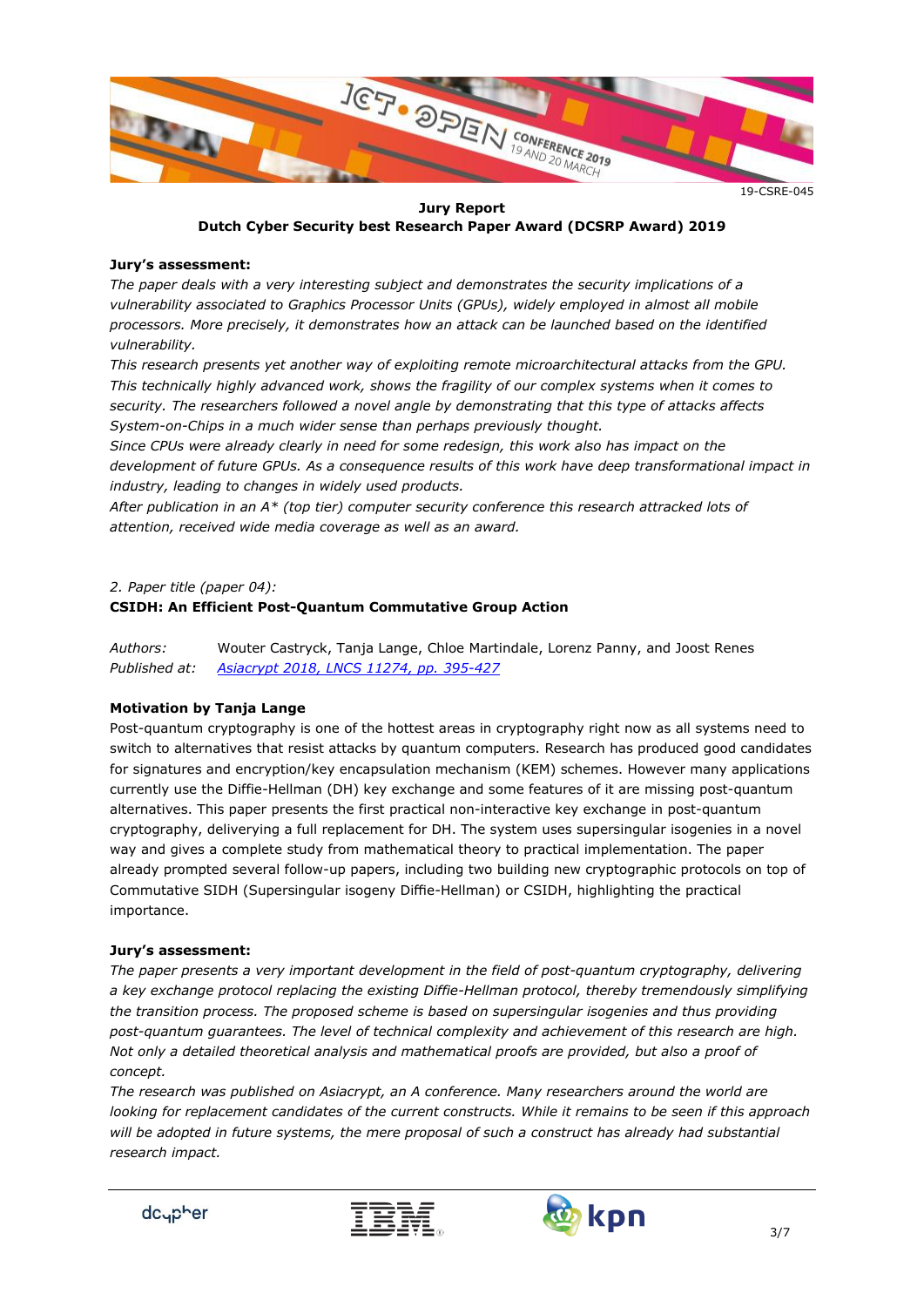

**Jury Report Dutch Cyber Security best Research Paper Award (DCSRP Award) 2019**

*3. Paper title (paper 08):* **XMSS: Translation Leak-aside Buffer: Defeating Cache Side-channel Protections with TLB Attacks**

*Authors:* Ben Gras, Kaveh Razavi, Herbert Bos, Cristiano Giuffrida *Published at*: USENIX Security 2018

#### **Motivation by Herbert Bos**

It is our pleasure to nominate "TLBleed", published at USENIX Security 2018 for the DCSRP Award, one of the most (if not the most) influential papers to come out of the VUSec group at VU Amsterdam in 2018. TLBleed has 7 citations and counting on Google Scholar, has its own Wikipedia page (made by others) similar to other high-profile attacks such as Spectre, Meltdown, and Foreshadow, led to a host of longer presentations at hacker conferences such as BlackHat USA, and was also presented by independent leading researchers such as Jon Masters (RedHat) at FrOSCon. TLBleed was quickly "Slashdotted" and articles appeared in numerous online and offline magazines and podcasts, such as The Register, ArsTechnica, ZDnet, SecurityNow, etc. TLBleed exposes an entirely new side-channel attack that bypasses all existing defenses. In particular, it shows for the first time, that the community's fixation on side-channel attacks and defenses based solely on CPU caches is wholly insufficient. Other shared resources, in this case the TLB, are just as amenable to powerful information disclosure attacks. The subsequent explosion in the news was difficult for the authors to contain, while the measures taken by operating system maintainers were as unexpected as they were rigorous. For instance, RedHat, warned that SMT should be treated with care and hyperthreads come with security risks. More importantly, Theo de Raadt, the OpenBSD project leader, decided that since TLBleed exposed a fundamental hardware vulnerability with no easy fix, OpenBSD would disable simultaneous multithreading ("hyperthreading") completely on Intel processors from now on. Huge! More technically, TLBleed developed novel techniques to leak cryptographic keys under different constraints compared to existing cache side channels. Traditionally, attackers break cryptographic keys using cache side channels, by monitoring which cachelines are used by the victim: the cryptographic code processes the key bit by bit and executes different code (in different cache lines) for a 1 than for a 0. Since the cache is shared, the attackers can tell which cachelines were used by looking at which of their own cache lines are still/again in the cache. In contrast, TLBleed demonstrated that attackers do not even need to see code accesses ("the victim program executed code that maps to this cache set, so I know what it is doing"), but can suffice by observing data accesses in the TLB ("the victim accessed a data page that maps to a specific TLB set") to recover secret keys. Likewise, it proved that there is no need to observe spatial differences ("the victim program first executed code that maps to a cache line in cache set X and then code that maps to a cache line in cache set Y, so I know that the first bit of the key is a 1 and the second is a 0"). Instead, even if the victim accessed the code that is spatially indistinguishable (all routines are on the same page), we can still determine what code is executing by looking at temporal differences. While the signal looks very noisy at first glance, TLBleed demonstrates that picking apart the signal and reconstructing the key can be done in practical real-world settings by using supervised machine learning techniques. Given the scientific and real-world impact, as well the novel findings and techniques, we firmly believe that TLBleed deserves the DCSRP2019 Award.



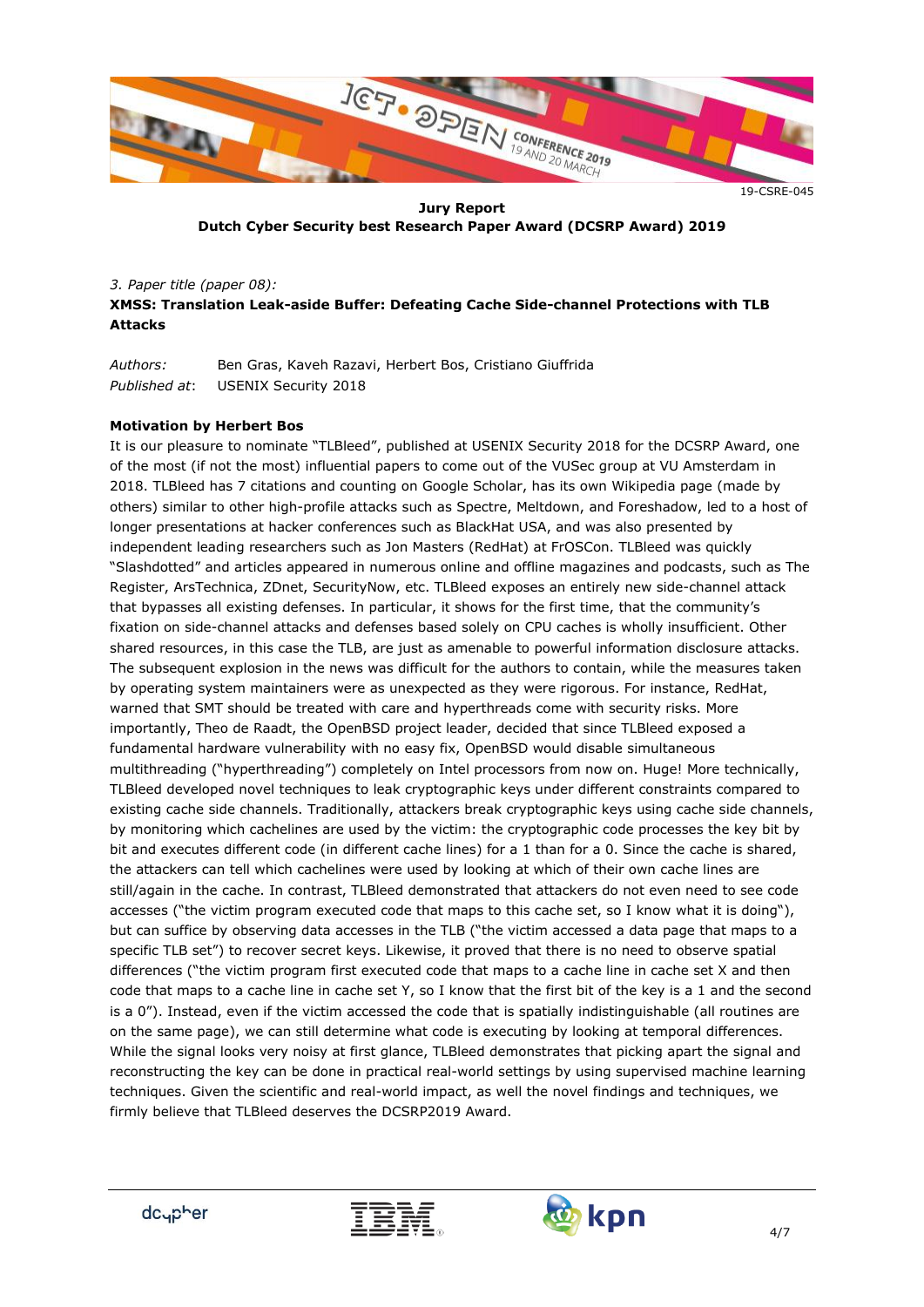

**Jury Report Dutch Cyber Security best Research Paper Award (DCSRP Award) 2019**

#### **Jury's assessment:**

*The paper describes how translation lookaside buffers (TLBs) can be exploited to leak sensititive information even when CPU cache activity is protected by state-of-the-art cache side channel protections. A prototype implementation TLBleed is also provided that can be exploited to leak a secret key, and RSA-key reconstruction.*

*The paper presents an interesting new angle for cache side channels, in particular dismantling some countermeasures that were previously believed to be sufficient. This type of work helps to further confirm that our current CPU designs are inherently insecure. It proceeds (in a very clever and complex way!) along the path of previous work – most of the novelty is in building the concrete exploit. The attack vector is limmited to local adversaries. The level of technical achievement is high, requiring a wide set of skills.* 

*This paper has been published in a top tier venue for computer security an had substantial transformational impact in industry, leading to changes in widely used products (operating systems). The impact resulted in important media coverage.* 

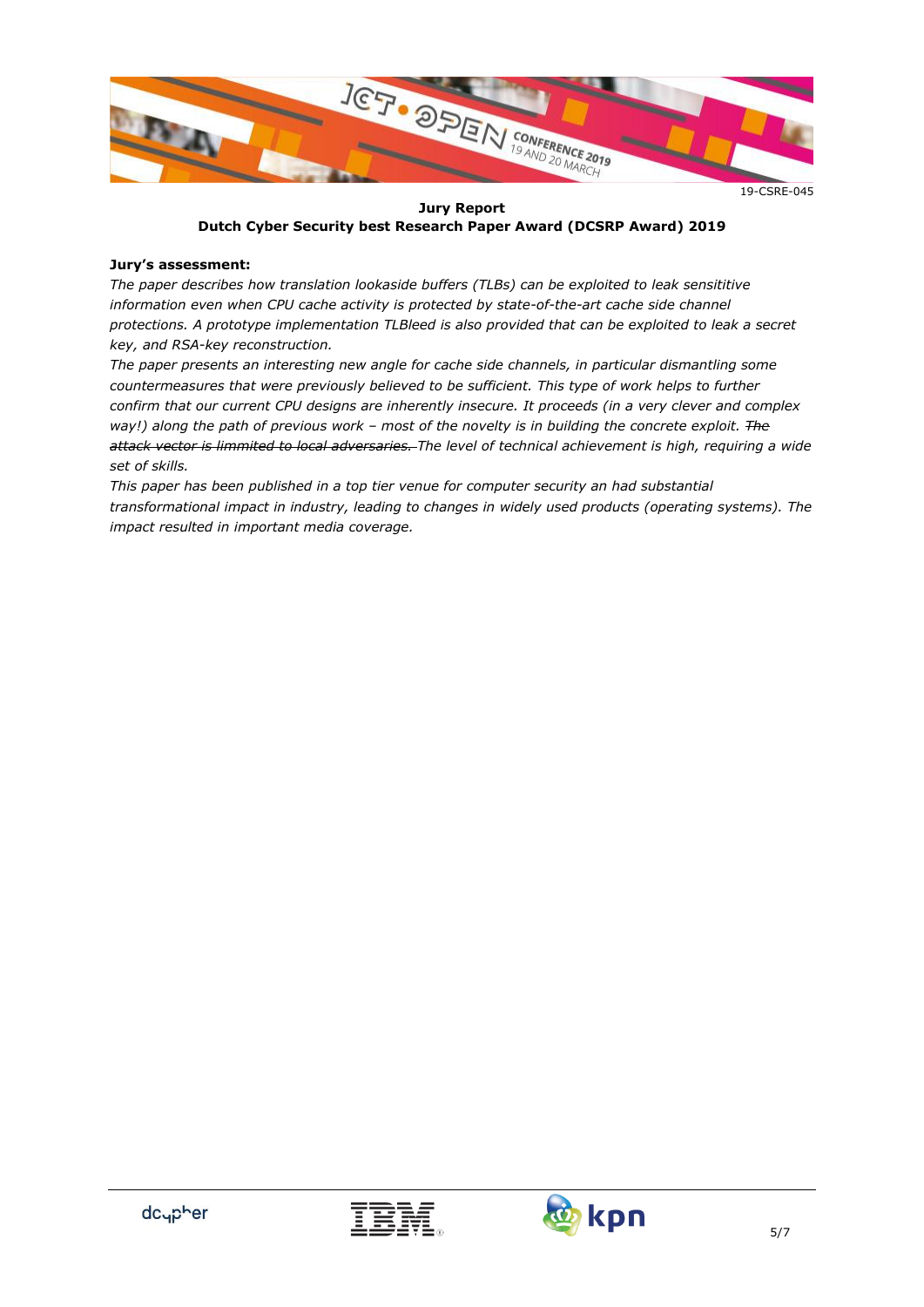

**Jury Report Dutch Cyber Security best Research Paper Award (DCSRP Award) 2019**

#### **The Winner**

Jury members, who individually ranked and collectively decided on the quality of nine research papers received, appreciated the response by the Dutch research community on the call for nominations. Out of the Top Three as presented today, one paper deserves the predicate **best** Dutch Cyber Security Research Paper.

# **Final conclusion of the Jury**

The Jury used three criteria for their assessment: level of technical achievement, impact in real world and publication venue, and all three papers came out just great.

The Jury was very impressed about the TLBleed paper (paper 08), however in their opinion the contribution of this paper is less transformational (more incremental) than that of the other paper, coming from the VU security group, about the microarchitectural attacks with the GPU (paper 07).

You could say the 2019 research paper contest showed two winners, the microarchitectural attack paper and the post-quantum cryptography paper. However the Jury had to, and made a choice between these two.

In the discussion between the factual realized substantial impact of the GPU paper and the great potential impact of the post-quantum paper, in a very close race, the Jury decided to call:

## **An Efficient Post-Quantum Commutative Group Action written by Wouter Castryck, Tanja Lange, Chloe Martindale, Lorenz Panny, and Joost Renes**

#### **as the winner of the dcyphers's DCSRP 2019**

The Jury realizes that the world is looking at new cryptographic solotions for the post quantum future and highly appreciats the potential impact of this paper, and the horizon of new research that this opens.